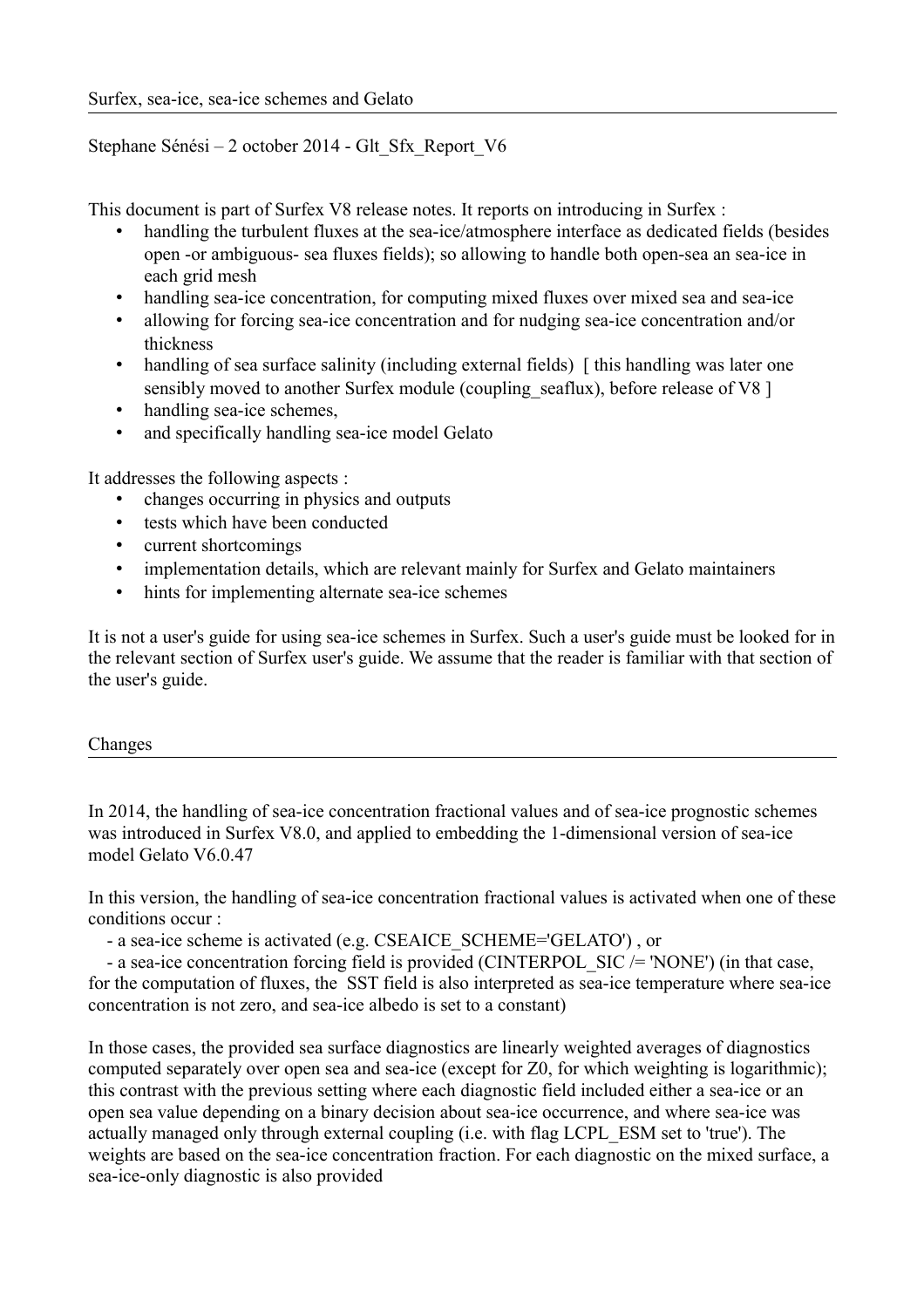Also, fields fed back to the atmosphere by routine coupling seaflux are then linearly weighted averages over both surfaces for all variables except for the radiative temperature; the latter is computed in order to be consistent with the linearly weighted averages of emissivity and of upward long wave radiative flux; this latter change applies also for the ESM configuration, except if flag LREPROD OPER is set (this flag, described elsewhere, allows to ensure backward compatibility to some older version of Surfex).

Gelato sea-ice scheme is fed with atmospheric fields computed using the same routine as for the coupling to external ocean and sea-ice models in the ESM configuration; this ensures consistency between both configurations for this direction of the coupling (except of course that the internal seaice scheme is 1-d only)

Gelato sea-ice scheme is fed with oceanic fields (Sea Surface Temperature and Salinity) handled by the existing Surfex mechanism based on daily interpolation of monthly fields (or constant fields, or even uniform values, or, for the SST only, by the oceanic mixed layer scheme included in Surfex if activated); it can also be fed with a nudging Sea Ice concentration field, which is provided in the same way (external fields or uniform value) or derived from the SST field. This SST field used by Gelato is however forced to be lower than salinity-dependant freezing point temperature on locations showing some sea-ice

During the testing, it appeared that the earlier choice regarding the computation of turbulent exchange coefficients on sea-ice (it was then only done in ESM mode) was sub-optimal : it involves using routine SURFACE\_AERO\_COND with a Cd coefficient based on sea-ice temperature, which actually leads to instabilities of ice surface temperature under strong temperature advections and is not consistent with the proposals of a number of authors. So, provision has been made to set Cd, Ch and Ce for sea-ice to a fixed value through a namelist parameter, and the recommended choice si 0.0015; this has however not been set as the default behaviour; for reproducing the earlier behaviour, XCD ICE CST should not be set (the default value, 0., is interpreted by the code as 'compute as before')

Note : Gelato sea-ice scheme cannot work yet in OpenMP multi-threading mode

Tests undertaken

Tests on a Linux PC and on a single point have been conducted for three different locations, namely the North Pole and two places showing significant intra-annual sea-ice concentration variability, one between Greeland and Newfoundland (71.5N/56.5W), and one in the Southern Ocean (65.5S/5.5W). They used ERA-Interim and HadISST forcings, over the period 1980-1999. Sea surface salinity was constant at 33 psu. Surface and Gelato time step were set to 3h. The simulated mean state and variability of sea-ice temperature, concentration and thickness are realistic, and so is the snow depth over sea-ice. The fields fed back to the atmosphere also show realistic values, which are significantly improved thanks to a sea-ice surface temperature which responds to the atmospheric forcing. The namelist used is reproduced below. When nudged with the sea-ice concentration deduced from HadISST values (namely with SIC=1 where  $SST \le -1.8$ °C), Gelato also responds reasonably at the chosen North-Atlantic location, i.e. the sea-ice concentration is much more sensitive to the SST reaching the freezing level. See appendix B

A 2D test has been conducted using the global Arpege T127 reduced Grid, and GPCC forcing, for year 1980. The mean spatial extent and thickness of sea-ice and their variability are realistic seaice. For this test, the 'updcli' tool was adapted to Surfex-only PREP.fa update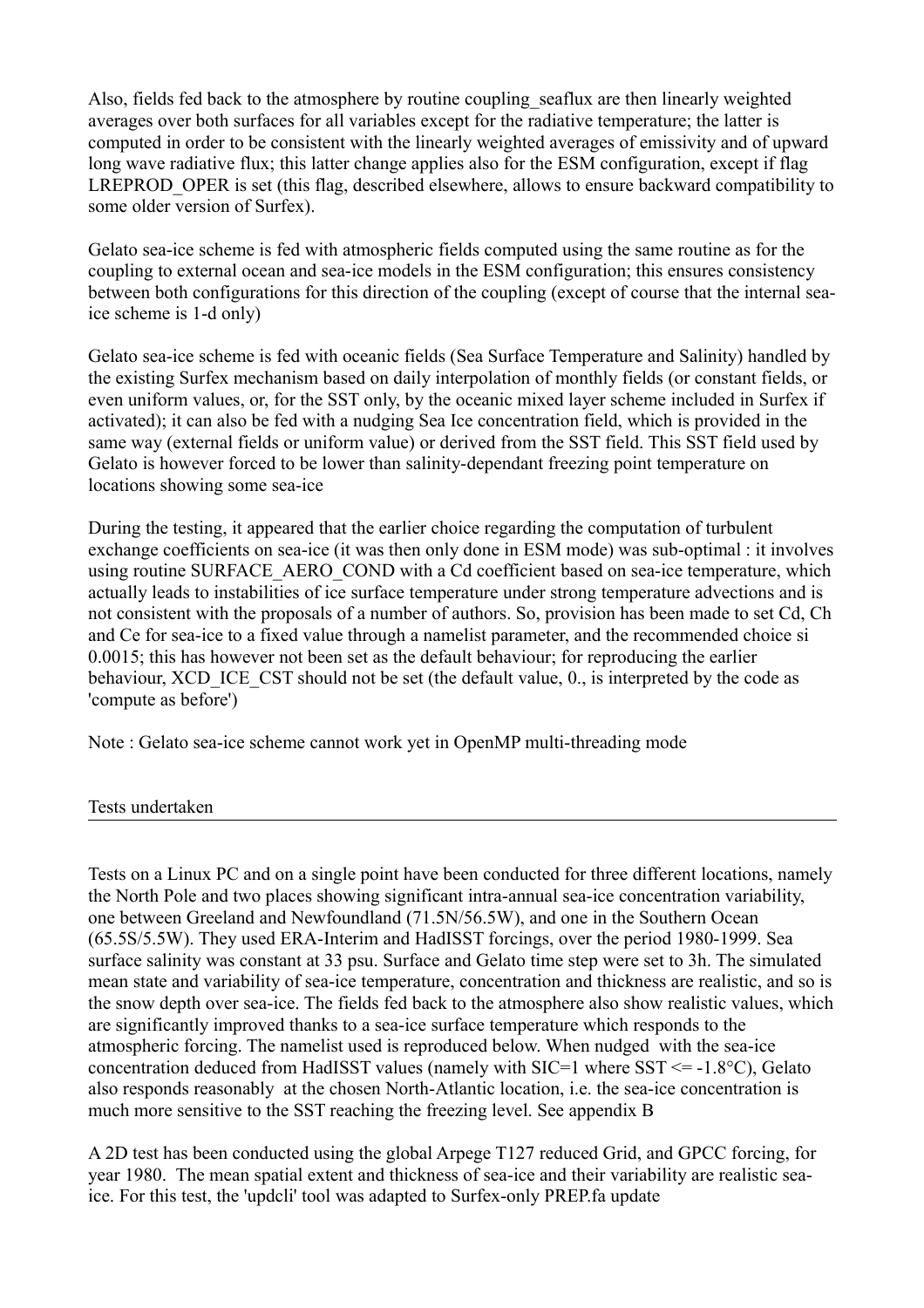A non-regression test was conducted, based on the 2d test configuration above. Original and modified versions of Surfex produced, for a one month run, the same output values (either on sea only or for aggregated values)

Nudging the sea-ice concentration has been tested both in 0d mode (see appendix B)

Nudging the sea-ice thickness has been tested in T127 mode. This implied improving updcli and building some tools for feeding the PREP.fa file with SIT (or SSS, or SIC) fields. The impact of such a constraint has been assessed only through the change in the Northern hemisphere total ice volume (from TBD to TBD thousands of km\*\*3, when using an e-folding time of 0.2 days on a three-day long run starting without sea-ice constrained with a COMBINE historical simulation results from 19800101)

MPI : a T127 run on PC, with one or two MPI tasks, produces the same results, as tested on the difference on sea-ice diagnostics (sea-ice concentration, thickness, temperature and albedo)

Surfex embedded in Arpege : a series of AMIP-like experiments were conducted, the first one aimed at verifying that, when Gelato is not activated, former results are reproduced using the Gelato-enabled version of the code the second one documents the impact of setting turbulent exchange coefficients to a fixed value the third one documents the impact of activating Gelato the fourth one activates the nudging of sea-ice cover using AMIP-provided forcing data

Later on, Matthieu Chevallier undertook some tests, still in Arpege embedded mode on T127 grid : nudging sea-ice cover and/or sea-ice thickness with various data sources on 20-year long runs, and providing Surfex with varying SSS (from ORAS4 dataset)

CPU cost : it was assessed on the 2d global test described above; a one month simulation treating only the sea, without any output field, on a CNRM Linux server, in mono-processor mono-thread mode, lasts for 2'27" with Gelato (with one ice category) and 1'01" without it. This additional cost is however small with respect to the cost of the continental scheme

Machines and compilers : tests on PC were run using gfortran; tests the BullX 'beaufix' computer used Intel fortran (ifort)

### Shortcomings of the current implementation

- Gelato native restarts cannot be used in the PREP phase (i.e. as initial state)

- the sensible heat exchange between sea-ice and ocean is computed by Gelato using a simplified scheme (while the ocean mixed layer scheme could be modified to compute it more precisely)

- more generally, there is no coupling with the ocean mixed layer scheme (which, by the way, does not yet compute Sea Surface Salinity evolution); this will be implemented in a later Surfex version

- multiple ice categories can be activated in Gelato (through the 'wizzard' mode) but are not handled separately for flux computation in Surfex (same as for ESM in Surfex V7 : a sea-ice temperature averaged over sea-ice categories is sent by Gelato to Surfex, and Gelato uses a single tunable value of the derivative of flux w.r.t. to sea-ice temperature for deriving fluxes over each category); implementing full mulit-catgeory fluxes will be done in a later version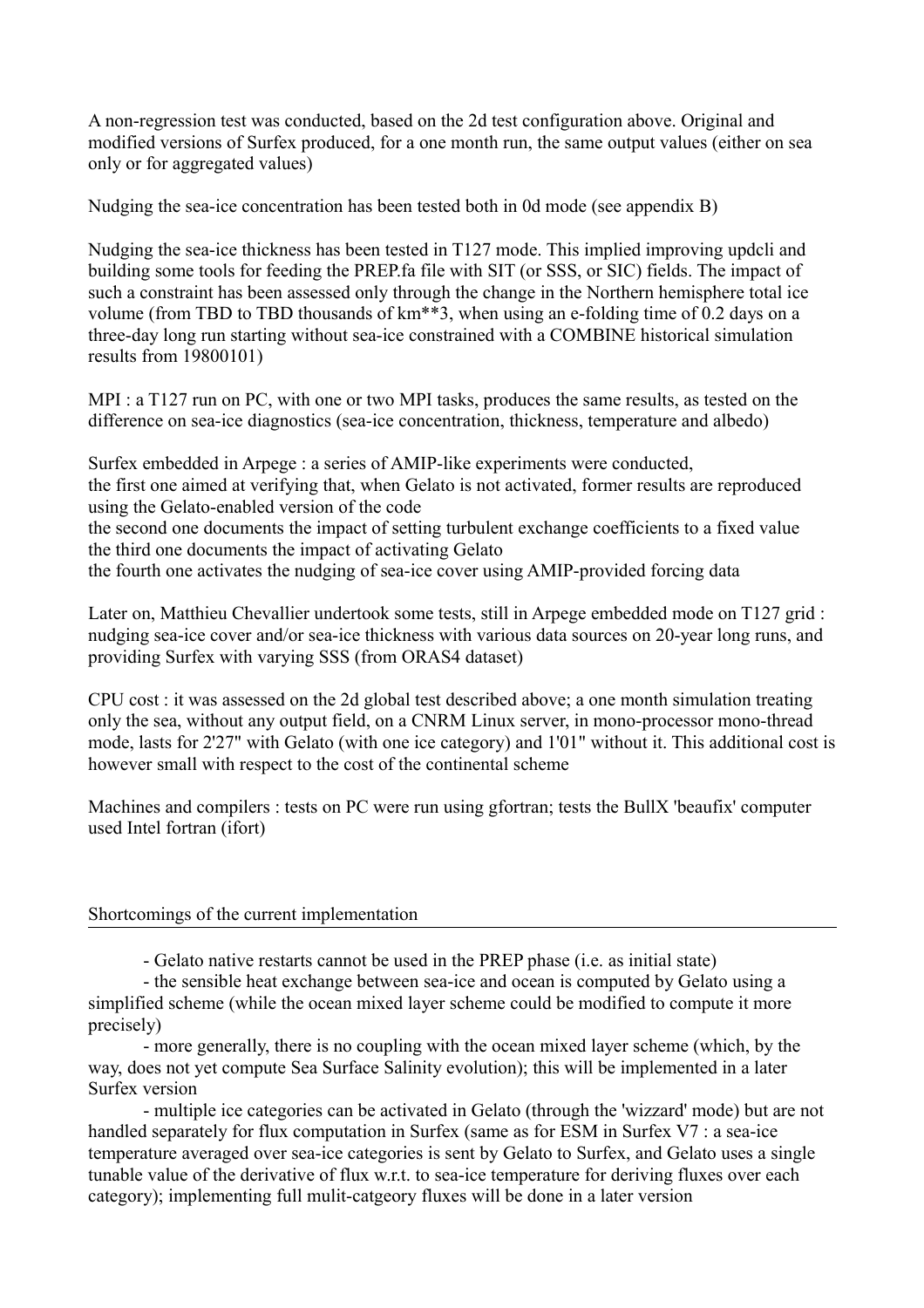### Details of implementation and provided changes - overarching assumption

An overarching assumption used in the development is that, in order to allow for sensible long-term maintenance, there should be only one version of Gelato sources for all host models (i.e. Nemo, Surfex and stand-alone Gelato driver); it implied that, beyond a necessary upgrade of Gelato that allowed it to inherit its domain-distribution from the host model, and that applied to Surfex and Nemo, there has been only minor changes to the Gelato source codes for Surfex, the changes were designed to be compatible with running Gelato in Nemo. This has forbidden us, for instance, to modify Gelato to work on native 1D fields like Surfex works, and forced us to use the data structure proposed by Gelato for interfacing with the host model. Further details are given below.

## Details of implementation and provided changes, from the Surfex and Arpege perspective

The source code used for this development is derived from Surfex release number 1889, and was tested in Arpege 6.0 using a version based on that release and provided in March 2014 on computer beaufix as ~colinj/rootpack/arp601\_export.00.IMPI411IFC1301.2cx

In directory src/SURFEX, 45 surfex modules have been modified, and 7 modules named \*sea-ice\* have been created. This does not include any 'modd sea-ice' nor 'init sea-ice' nor 'diag sea-ice' module, for which the corresponding '\*seaflux\*' modules have been modified instead.

In src/OFFLIN, modules 'offline' and 'init\_outfn\_sean' have been modified. Module 'offline' calls Gelato routines OPNDIA and CLSDIA, for allowing expert Gelato users to output Gelato native diags in Gelato formats, by the master processor; no I/O is done by these calls in case of standard Gelato use; this calls do not occur when running in Arpege

The 98 relevant Gelato source code modules (from Gelato V6.0.47) have been included in the Surfex distribution tree as directory src/LIB/GELATO. This does not include all Gelato sources (e.g. dynamics is not included). This set of modules is released under the CeCILL-C licence. Some of these modules had to be instrumented with a cpp\_key labeled 'in\_surfex' (and also with the Surfex 'NOMPI' cpp key for also allowing Surfex non-MPI compilation and runs). For compilation in Surfex, Makefile.SURFEX.mk has been changed accordingly.

The Surfex 'Makefile' has been modified in order to avoid compiling Emacs auto-save files (whose name begins with '#.')

The Surfex 'Makefile.SURFEX.mk' has been modified in order to trigger the compilation of Gelato sources; it sets CPP flag 'in surfex' for this compilation

The Arpege 'gmkfile' has been modified to introduce a CPP key 'in\_arpege' for Surfex compilation, which allows for disabling some MPI communication when running in Arpege (see below); it also sets CPP key 'in\_surfex'.

Regarding MPI communication and Gelato global diagnostics :

– when ran outside of Arpege, the Gelato interface calls the Gelato function mpp\_sum twice, which actually calls MPI\_ALLREDUCE, in an OMP\_SINGLE region. Other MPI communications are done when Gelato is used in expert mode and calls for writing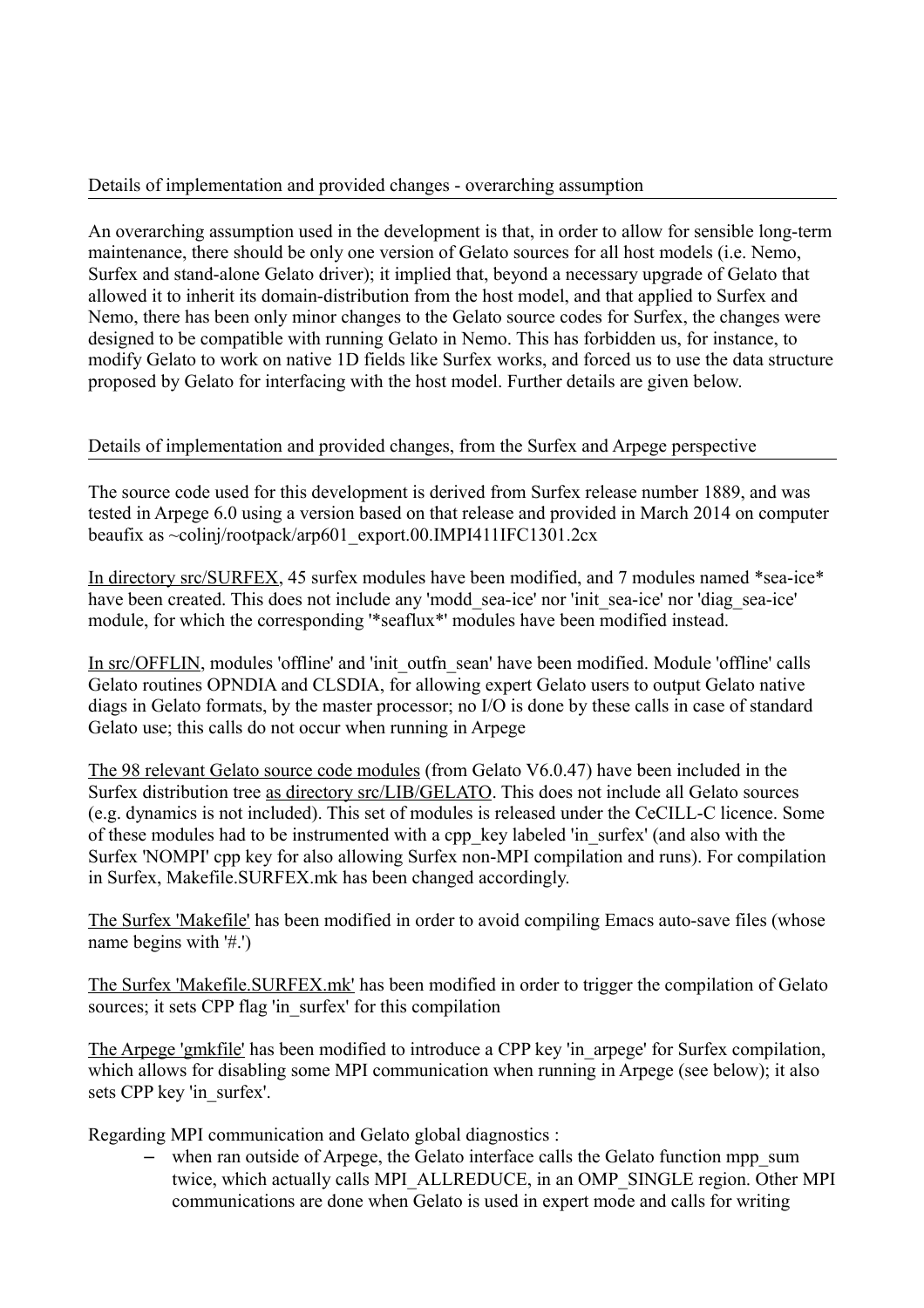additional diagnostics in its own way; in that case, we use the Surfex function GATHER\_AND\_WRITE\_MPI (which actually does not write anything);

– when ran in Arpege : because Arpege loops sequentially on NPROMA blocks, reducing a scalar among all blocks cannot be done using MPI communication only and would require a significant re-engineering of Gelato code; hence, for now, all printed global diagnostics show dummy values

A single namelist, NAM\_SEAICE, has been added. And namelist NAM\_PREP\_SEAFLUX is used for a few sea-ice parameters

In case of separate sea-ice fluxes, the computation of fluxes on sea-ice is done, on any grid point showing some sea-ice, whatever the seaflux scheme used (and in that case, it is no more done in 'ecume\_seaflux' nor in 'coare30\_seaflux' routines)

The standard configuration of the embedded Gelato uses only one ice category, and computing fluxes for more than one ice category was not implemented at that stage

A current assumption is that the time step set for the sea-ice model is less than, and a divisor of, the seaflux scheme timestep. If the sea-ice model proves to be too costly, revisiting this assumption could be quite easy (the usual value of this time step in CNRM climate coupled model is one day)

# Details of implementation and provided changes, from the Gelato perspective

Changes in Gelato sources are managed as the 'master' branch of git repository /cnrm/aster/data3/aster/senesi/gltsfx/gitglt. The script SCRIPTS/to\_surfex.sh is designed for managing the export of Gelato codes to a Surfex distribution tree, and its main tasks are : maintaining the list of Gelato sources that must not be delivered, maintaining a timestamp for identifying thoses changes in Gelato sources that are not yet delivered, commenting out the interface declaration section of modules with name matching modi<sup>\*</sup>, and (temporarily) adding a CeCILL licence banner in the delivered codes.

Main changes in Gelato sources are :

 - adding a new parameter (dttave) which is the length (in days) for Gelato's own diagnostics averaging period; if set to a value longer than the run length, diagnostics will be averaged over the run length

- allowing for an empty list of snapshot diagnostics (cinsfld parameter)
- no printout at all when nprinto=0 (except for a printout of gltpar if applicable)
- modifiy mpp\_sum, mpp\_min ... to work in Surfex (see above)
- renaming a few modules from modi\_xx to mode\_xx : glt\_dia\*, glt\_init, gltools\_temper\_r

 - adapt namelist reading routine readnam, which actually also make some init, to work without a 'gltpar' file

- fix the handling of SIC constraint
- deactivate calls to gltools bound when in surfex
- Change style of declaration of functions strlower & strsplit
- Gelato types do not declare arrays for the dynamics when in Surfex

The content of the Gelato 'gltpar' file had to be duplicated in Surfex routine diag default sea-ice, WHICH IS AN ISSUE REGARDING THE MAINTENANCE. This was done with as few changes as possible in order to allow for code comparison.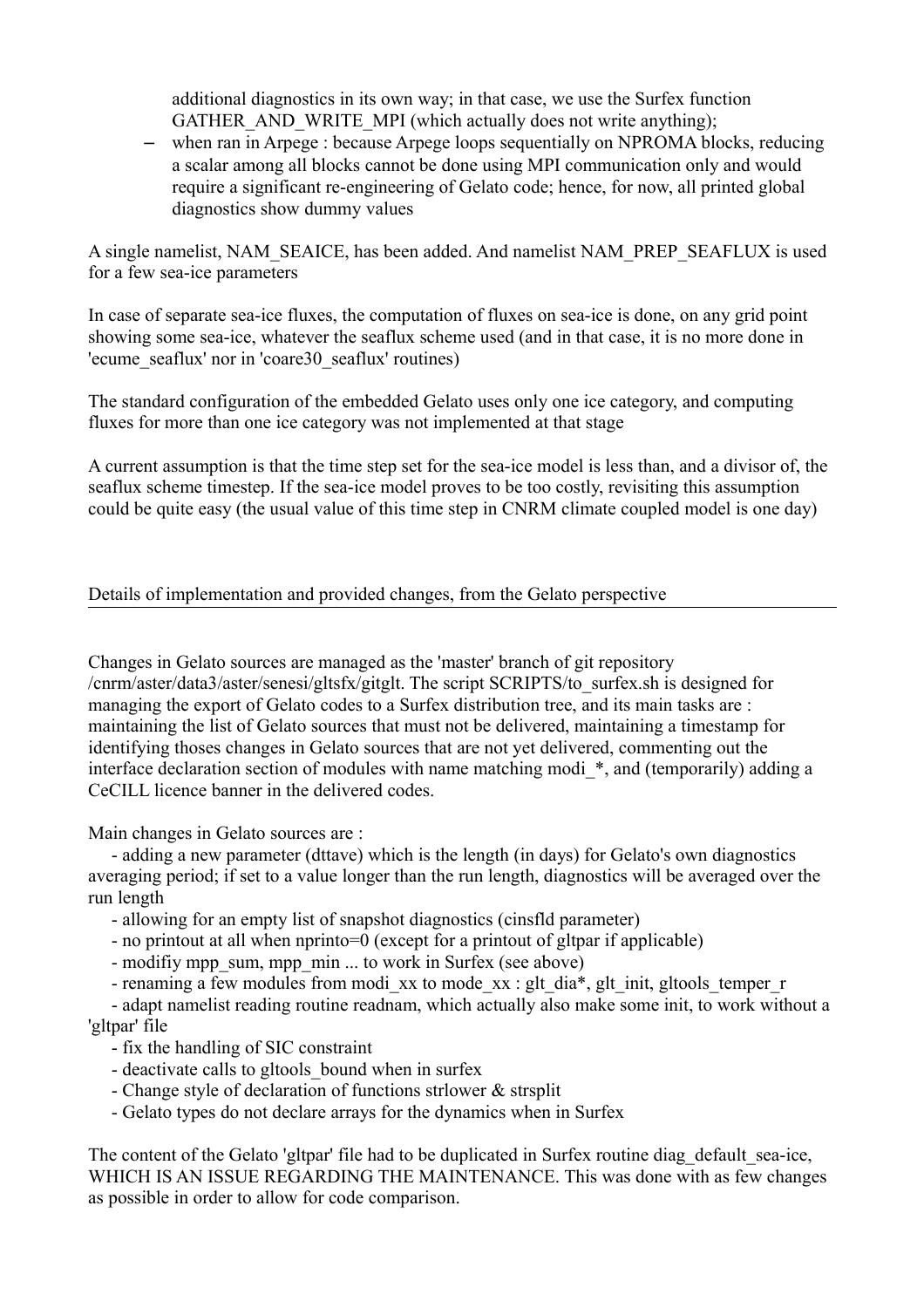The wizzard use of Gelato involves providing it with a Gelato-propretary-format namelist, named 'gltpar'; such a namelist is not mandatory for 'normal' use, for which Surfex NAM\_PREP\_SEAICE and NAM\_SEAICE namelists provide enough flexibility. These latter namelists have a higher priority than the values in 'gltpar'

The most important Gelato parameters for which a default value is hard-coded in Surfex are : one ice thickness category only, no advection nor dynamics, cflxin='double' (only one heat flux for seaice, and one flux for water), heat exchange with the ocean is computed by Gelato, no damping on the surface temperature of sea-ice, no I/O for restarts, 9 ice layers and one snow layer, output logical unit (noutlu) set to Surfex's one; the latitudes, longitudes and mesh areas are inherited from Surfex; Gelato 2D arrays are degenerated to fit Surfex 1D arrays (second dimension is set to 1); for a full list, see module default seaice

Gelato parameters which are set by a Surfex NAM\_SEAICE namelist parameter are : the time step (default is to use the same value as the 'SEA' scheme), the SIC and SIT e-folding damping time constant (default is 0, for no damping, otherwise the scheme used are MONO for SIC and MONO ADD for SIT), and the derivative of surface flux w.r.t. temperature (default is -20 W m-2 K-1)

Gelato's own diagnostics fields can be generated in wizard mode, except when running in Arpege (see above); they could be used in Arpege with little code changes, for cases when the number of procs and NPROMA value used ensure that there is only one NPROMA block per MPI task.

## Directions for implementing an alternate sea-ice scheme

The relevant places to look at for implementing an alternate sea-ice scheme are mainly : the modules named "\*sea-ice\*", and modules modd\_seaflux, init\_seaflux, diag\_inline\_seaflux and of course coupling seaflux. Module 'sea-ice gelato1dn' should be mimicked for calling an alternate scheme. Strings "SEAICE\_SCHEME" and "HANDLE\_SIC" are good anchors for identifying all places involving the sea-ice scheme and the handling of separate fluxes for sea-ice.

The sea-ice scheme must return sea-ice concentration, temperature and albedo; the scheme should accept being provided with a sea-ice concentration constraint field (and a damping e-folding time), and a time step; the returned sea-ice concentration field may use only binary values (0. and 1.) but will anyway be processed as if it were a really fractional field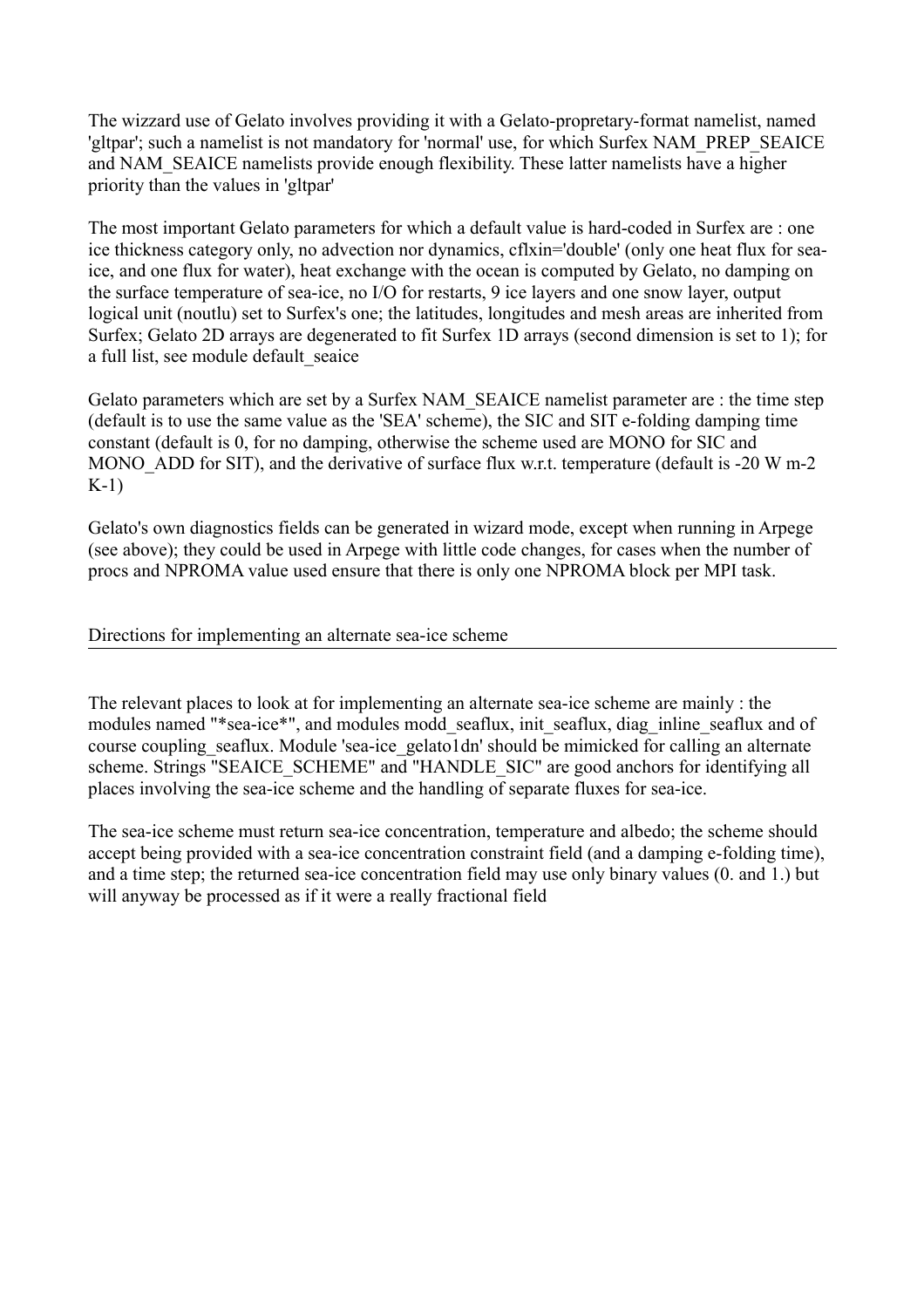```
\&NAM FRAC LECOCLIMAP = F,
         XUNIF NATURE = 0.0XUNIF SEA = 1.0XUNIF_TOWN = 0.0XUNIF WATER = 0.0/
&NAM_PGD_GRID CGRID = 'LONLATVAL' 
/
\&NAM LONLATVAL NPOINTS = 1,
         XX = 0.25,
         XY = 89.75,
         XDX = 1.0,
         XDY = 1.0/
&NAM PGD SCHEMES CNATURE = 'NONE ' ,
         CSEA = 'SEAFLX'CTOWN = 'NONE'CWATER = 'NONE'/
\&NAM COVER XUNIF COVER = 1.0
/
\&NAM ZS \quad XUNIF ZS = 0.0
/
\&NAM PREP SURF ATM NYEAR = 1980,
         NMONTH = 01,
         NDAY = 01,
         XTIME = 0./
&NAM_PREP_SEAFLUX XSST_UNIF = 271.15 ,
         CSEAICE_SCHEME='GELATO'
         XSSS UNIF = 33. ,
         XSIC UNIF = 1.0,
/
\&NAM_SURE_ATM XVZ0CM = 1.E-5,
         XVCHRNK = 0.015,
         XRIMAX = 0.20,
         L NOSOF = TLVERTSHIFT = F,
/
\&NAM_SURF_CSTS XEMISSN = 0.99,
         XALBCOEF TA96 = 0.036,
         XALBSCA WAT = 0.065,
         XALBWAT = 0.065.
         XEMISWAT = 0.96,
         XALBWATICE = 0.60,
         XEMISWATICE = 0.97,
         XZ0SN = 0.03,
         XZ0HSN = 0.003,
         XWSNV = 2.0/
```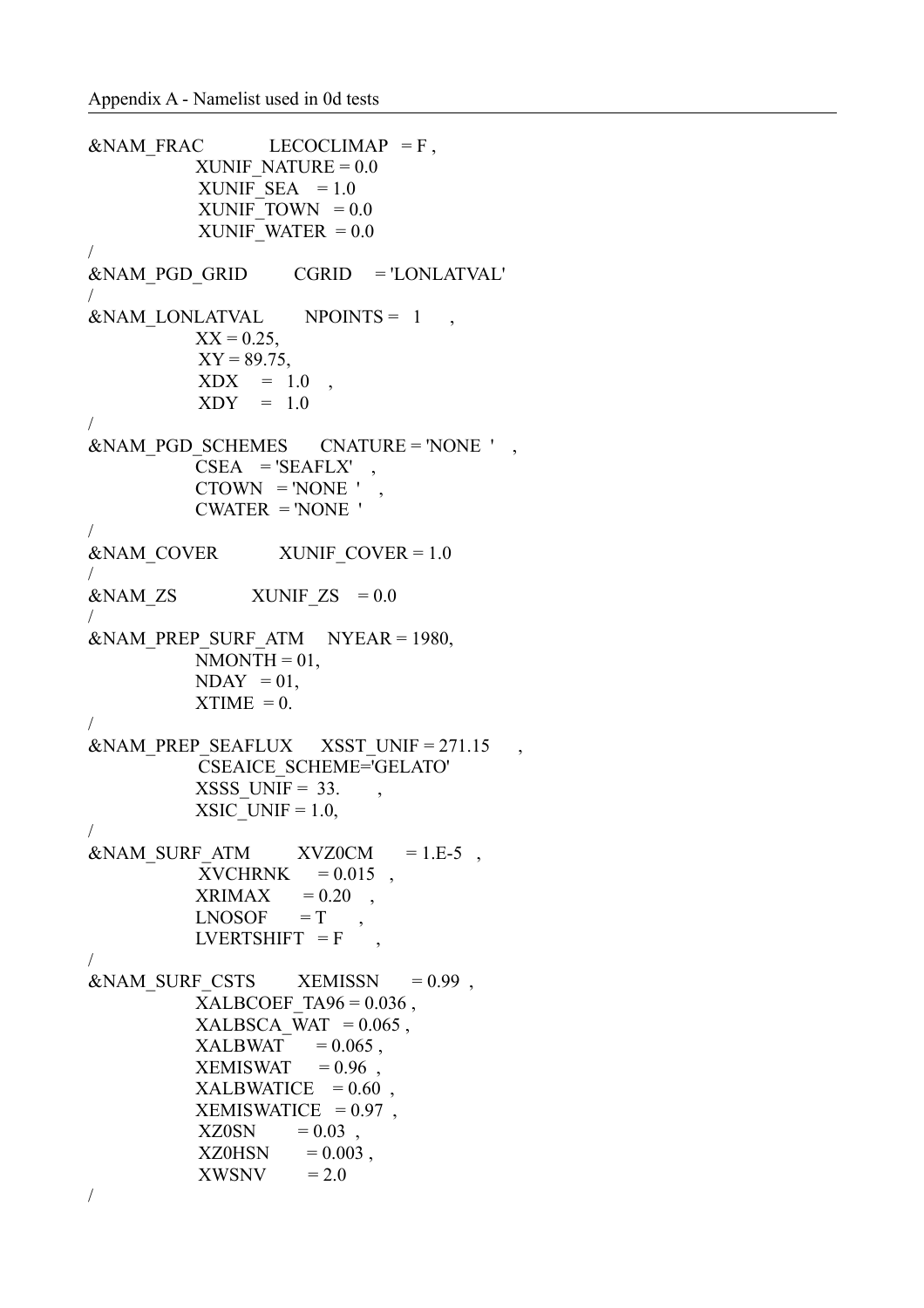&NAM\_SEAFLUXn CSEA\_FLUX = 'DIRECT', CSEA ALB  $=$  'TA96', CINTERPOL\_SST= 'MONTH ',  $XICHCE = 1.0$ / &NAM\_SEABATHY XUNIF\_SEABATHY= -300., / &NAM\_SSOn CROUGH = 'NONE' /  $&NAM$  DIAG SURF ATMn LFRAC = F /  $&NAM$  DIAG SURFn  $N2M = 0$ LSURF BUDGET  $=T$  $LCOEF = F$ LRAD BUDGET  $=$  F LSURF VARS  $=T$ LSURF BUDGETC  $=T$ LRESET BUDGETC  $= T$ /  $&NAMIO$  OFFLINE LPRINT  $= F$  CFORCING\_FILETYPE = 'NETCDF', CSURF FILETYPE  $= 'ASCII ',$  CTIMESERIES\_FILETYPE = 'NETCDF',  $XTSTEP$  SURF = 10800.  $XTSTEP$  OUTPUT = 21600.  $LLIMIT_QAIR = T$ LSET FORC  $\text{ZS}$  = F  $XLIMIT_DELTAZ = 2200.$  $LRESTART = T$  $LPRINT = T$ LOUT TIMENAME  $= T$ NB READ FORC  $= 0$ / &NAM\_WRITE\_DIAG\_SURFn LPROVAR\_TO\_DIAG = T, LSELECT  $= F$ ,  $CSELECT(1) = 'SIT', 'SIC', 'SND', 'TSICE', 'IALB'$ /  $\&$ NAM SEAICEn LDIAG SEAICE = T,  $CINTERPOL SSS = 'NONE$  $CINTERPOL$   $SIC$  = 'NONE '  $CINTERPOL$  SIT = 'NONE ',  $XFREEZING SST = -1.8$ XSIC EFOLDING TIME  $= 0$ , XSIT\_EFOLDING\_TIME =  $0$ ,  $XSEAICETSTEP = 10800.$  $XCD$  ICE CST =  $0.0015$ , XSI $FLX$  DRV = -20. /